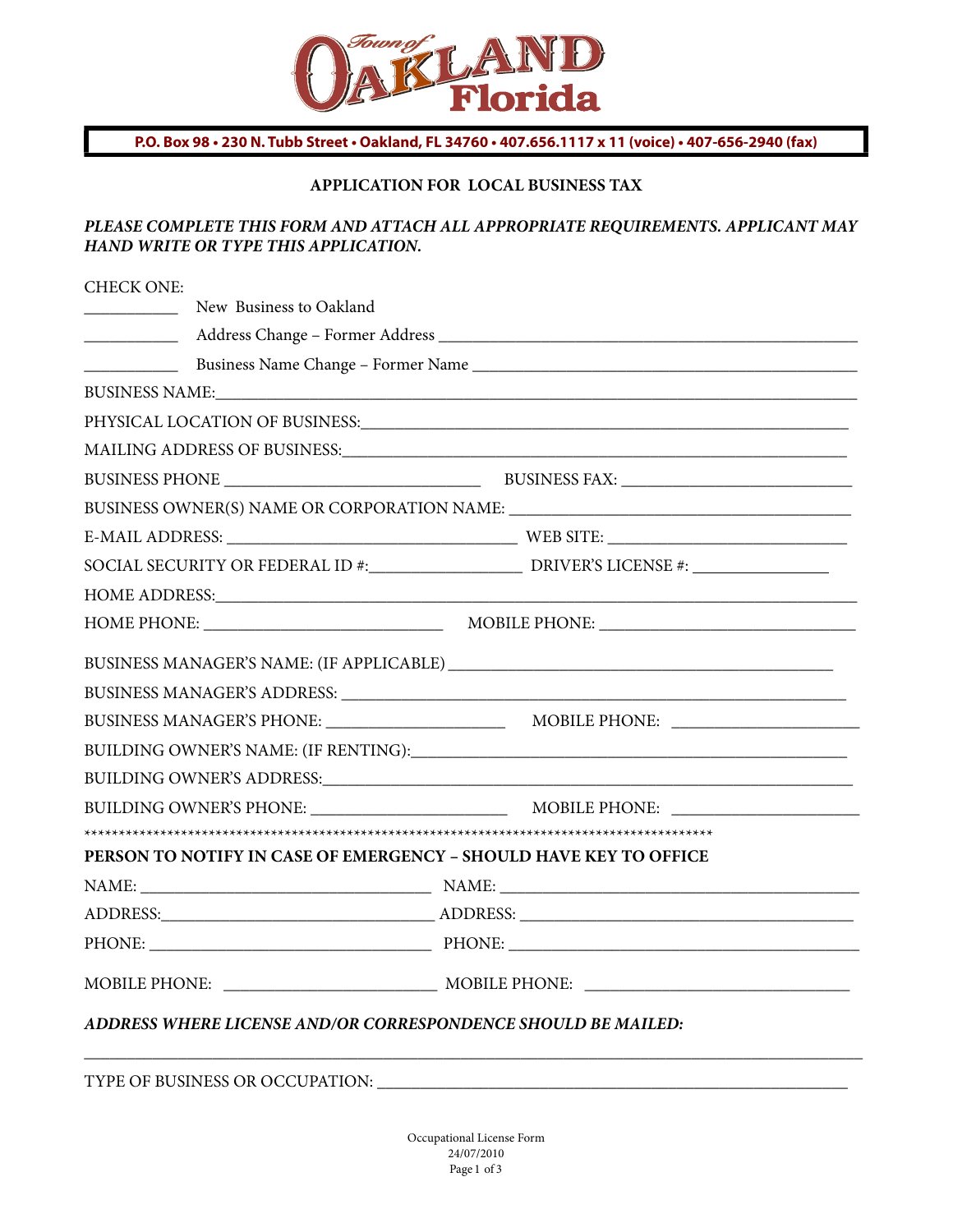| # of Employees: ___________________ COPIES OF ALL APPLICABLE BUSINESS LICENSES: ______YES ______NO                                                                                                                                                                                                                                                                                                                                                                                |  |  |  |
|-----------------------------------------------------------------------------------------------------------------------------------------------------------------------------------------------------------------------------------------------------------------------------------------------------------------------------------------------------------------------------------------------------------------------------------------------------------------------------------|--|--|--|
| FOR COMMERCIAL BUSINESSES PLEASE PROVIDE THE APPLICABLE INFORMATION                                                                                                                                                                                                                                                                                                                                                                                                               |  |  |  |
| A. Beauty/Barber/Nail/Tan Salons:                                                                                                                                                                                                                                                                                                                                                                                                                                                 |  |  |  |
|                                                                                                                                                                                                                                                                                                                                                                                                                                                                                   |  |  |  |
|                                                                                                                                                                                                                                                                                                                                                                                                                                                                                   |  |  |  |
|                                                                                                                                                                                                                                                                                                                                                                                                                                                                                   |  |  |  |
|                                                                                                                                                                                                                                                                                                                                                                                                                                                                                   |  |  |  |
| F. Vending Machines (Candy/Soda/Cig./Etc.) # of Units ___________________________                                                                                                                                                                                                                                                                                                                                                                                                 |  |  |  |
|                                                                                                                                                                                                                                                                                                                                                                                                                                                                                   |  |  |  |
|                                                                                                                                                                                                                                                                                                                                                                                                                                                                                   |  |  |  |
| (SEPARATE BUILDING PERMIT REQUIRED BEFORE CHANGING/ADDING ANY TYPE OF SIGNAGE<br><b>FOR YOUR BUSINESS)</b>                                                                                                                                                                                                                                                                                                                                                                        |  |  |  |
|                                                                                                                                                                                                                                                                                                                                                                                                                                                                                   |  |  |  |
|                                                                                                                                                                                                                                                                                                                                                                                                                                                                                   |  |  |  |
|                                                                                                                                                                                                                                                                                                                                                                                                                                                                                   |  |  |  |
|                                                                                                                                                                                                                                                                                                                                                                                                                                                                                   |  |  |  |
| Phone #: _______________________ Does alarm reset? _________ No ________ Yes                                                                                                                                                                                                                                                                                                                                                                                                      |  |  |  |
| If yes, how long after sounding?: __________                                                                                                                                                                                                                                                                                                                                                                                                                                      |  |  |  |
|                                                                                                                                                                                                                                                                                                                                                                                                                                                                                   |  |  |  |
| I CERTIFY THAT THE INFORMATION GIVEN ABOVE IS TRUE AND TO THE BEST OF MY KNOWLEDGE.<br>I UNDERSTAND THAT ANY FALSE INFORMATION GIVEN IN THIS APPLICATION MAY BE SUFFICIENT<br>CAUSE TO HAVE THIS LICENSE REVOKED. ISSUANCE OF THIS LICENSE DOES NOT AFFECT THE<br>STATE OF FLORIDA OR COUNTY OF ORANGE REQUIREMENTS FOR SEPARATE OR SPECIAL LICENSES.<br>I ALSO CERTIFY THAT I HAVE RECEIVED AND UNDERSTAND THE RULES AND REGULATIONS FOR A<br>HOME OCCUPATIONAL LICENSE. Initial |  |  |  |
| IT IS FURTHER UNDERSTOOD THAT THIS LICENSE IS FOR THE PRIVILEGE OF ENGAGING IN THE<br>BUSINESS, PROFESSION, OR OCCUPATION SHOWN AND ONLY AT THE LOCATION SHOWN HEREON<br>AND THAT I WILL COMPLY WITH THE CODE OF THE TOWN OF OAKLAND. FAILURE TO CORRECT<br>CONDITIONS ON THE PREMISES THAT ARE IN VIOLATION OF THE TOWN CODE OR TO NOTIFY THE<br>TOWN CLERK OF ANY CHANGE WILL RESULT IN REVOCATION OF SAID LICENSE. Initial ________                                            |  |  |  |
|                                                                                                                                                                                                                                                                                                                                                                                                                                                                                   |  |  |  |
|                                                                                                                                                                                                                                                                                                                                                                                                                                                                                   |  |  |  |
| <b>OFFICE USE ONLY:</b>                                                                                                                                                                                                                                                                                                                                                                                                                                                           |  |  |  |
|                                                                                                                                                                                                                                                                                                                                                                                                                                                                                   |  |  |  |
| LOCAL BUSINESS TAX CLASSIFICATION NUMBER(S): ___________________________________                                                                                                                                                                                                                                                                                                                                                                                                  |  |  |  |

Occupational License Form 24/07/2010 Page 2 of 3